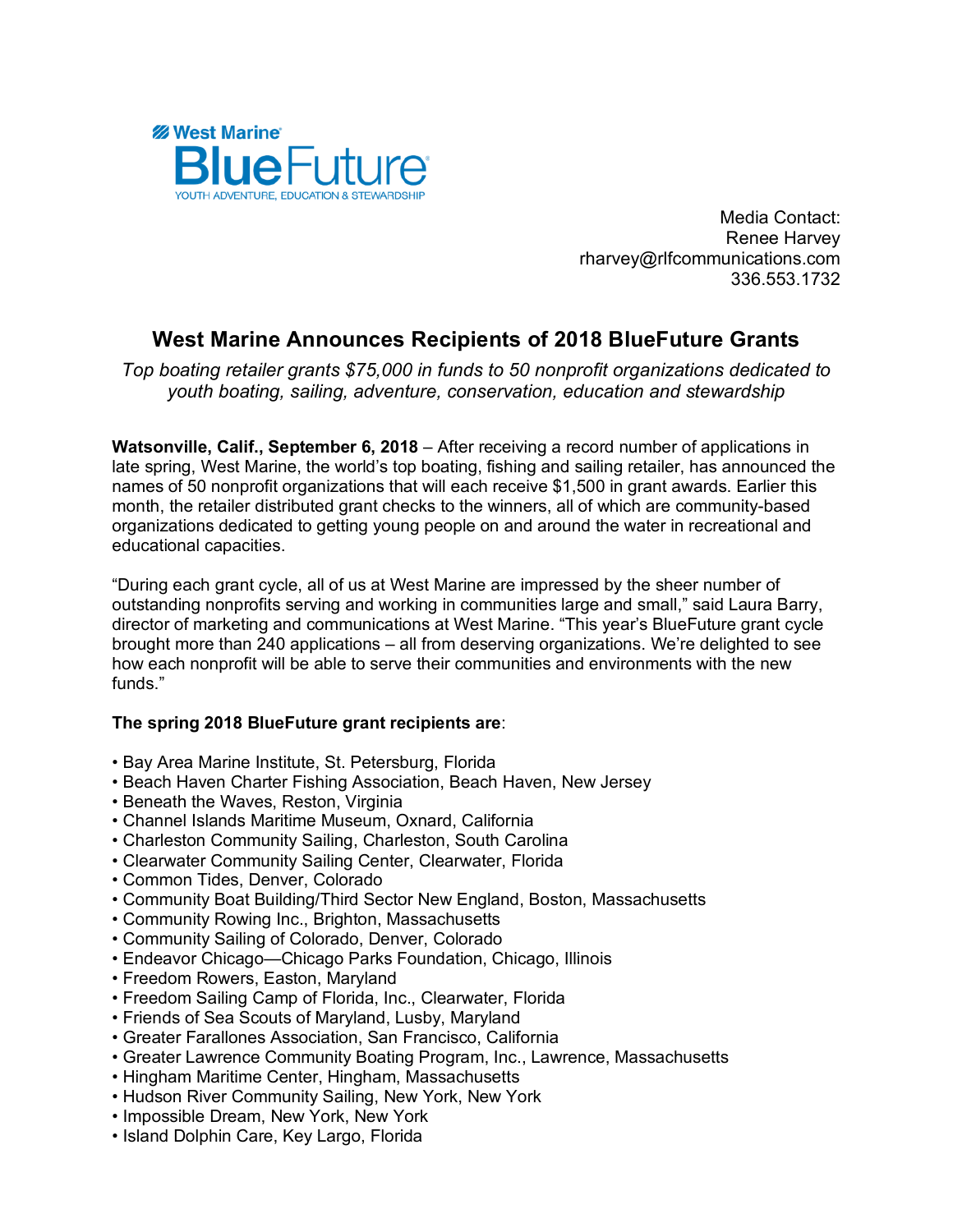- LifeSail, Van Nuys, California
- Little Washington Sailing School, Washington, North Carolina
- Loggerhead Marinelife Center, Juno Beach, Florida
- Lowcountry Maritime Society, Mount Pleasant, South Carolina
- Marine Science Station/Citrus County School Board, Crystal River, Florida
- Monterey Bay Salmon & Trout Project, Santa Cruz, California
- New Haven Land Trust, Schooner Camp, New Haven, Connecticut
- Ocean Community YMCA, Westerly, Rhode Island
- O'Neill Sea Odyssey, Santa Cruz, California
- Piers Park Sailing, Inc., East Boston, Massachusetts
- Reef Check Foundation, Marina del Rey, California
- Sail Martha's Vineyard, Vineyard Haven, Massachusetts
- Sail Sand Point, Seattle, Washington
- Santa Barbara Channelkeeper, Santa Barbara, California
- Sea Research Foundation (DBA Mystic Aquarium), Mystic, Connecticut
- Sea Scout Ship 609, Pensacola, Florida
- Seacoast Science Center, Rye, New Hampshire
- Shared Adventures, Santa Cruz, California
- Sonfishers (Florida Youth Conservation Centers Network), Merritt Island, Florida
- SoundWaters, Inc., Stamford, Connecticut
- Surf City Yacht Club Sailing Program, Surf City, New Jersey
- Tampa Bay Watch, Tierra Verde, Florida
- Tar Heel Chapter, Fishing's Future, Stella, North Carolina
- The Outside Foundation, Hilton Head Island, South Carolina
- The Pigeon Key Foundation and Science Center, Marathon, Florida
- Upper Palmetto YMCA, Rock Hill, South Carolina
- Watsonville Wetlands Watch, Freedom, California
- YMCA of Southampton's Road: JT's Camp Grom, Chesapeake, Virginia
- YMCA Southcoast, Mattapoisett, Massachusetts
- Youth Sailing Foundation of the Palm Beaches, West Palm Beach, Florida

"We congratulate these organizations on their efforts and recognize the important role they can play in young people's lives," Barry said. "We're also deeply grateful to all the organizations who applied for a grant. With a record number of applications, our judges' task was tremendously challenging. We extend our best wishes for continued success to all applicants and encourage them to reapply next spring."

BlueFuture is a donor-advised fund through the Community Foundation of Santa Cruz, California. All donations are fully tax-deductible, and twice each year West Marine awards grants to worthy nonprofit organizations across North America. These much-needed funds allow community-based groups to provide scholarships, purchase new equipment, maintain staff, add programs and more. The West Marine grants are unrestricted, allowing grant recipients to determine how and when they use the funds.

Annually, West Marine distributes tens of thousands of dollars through BlueFuture grants. The fund is supported by an annual Month of Giving campaign in December. The fund also encourages year-round donations through its website, www.westmarine.com/BlueFuture.

West Marine is committed to improving and giving back to the community. In addition to BlueFuture, West Marine also supports community organizations through its Affiliate Program. When supporters of registered affiliates shop at West Marine, the organization receives up to 10 percent back, earning dollars to sustain its programs, to purchase supplies and more.